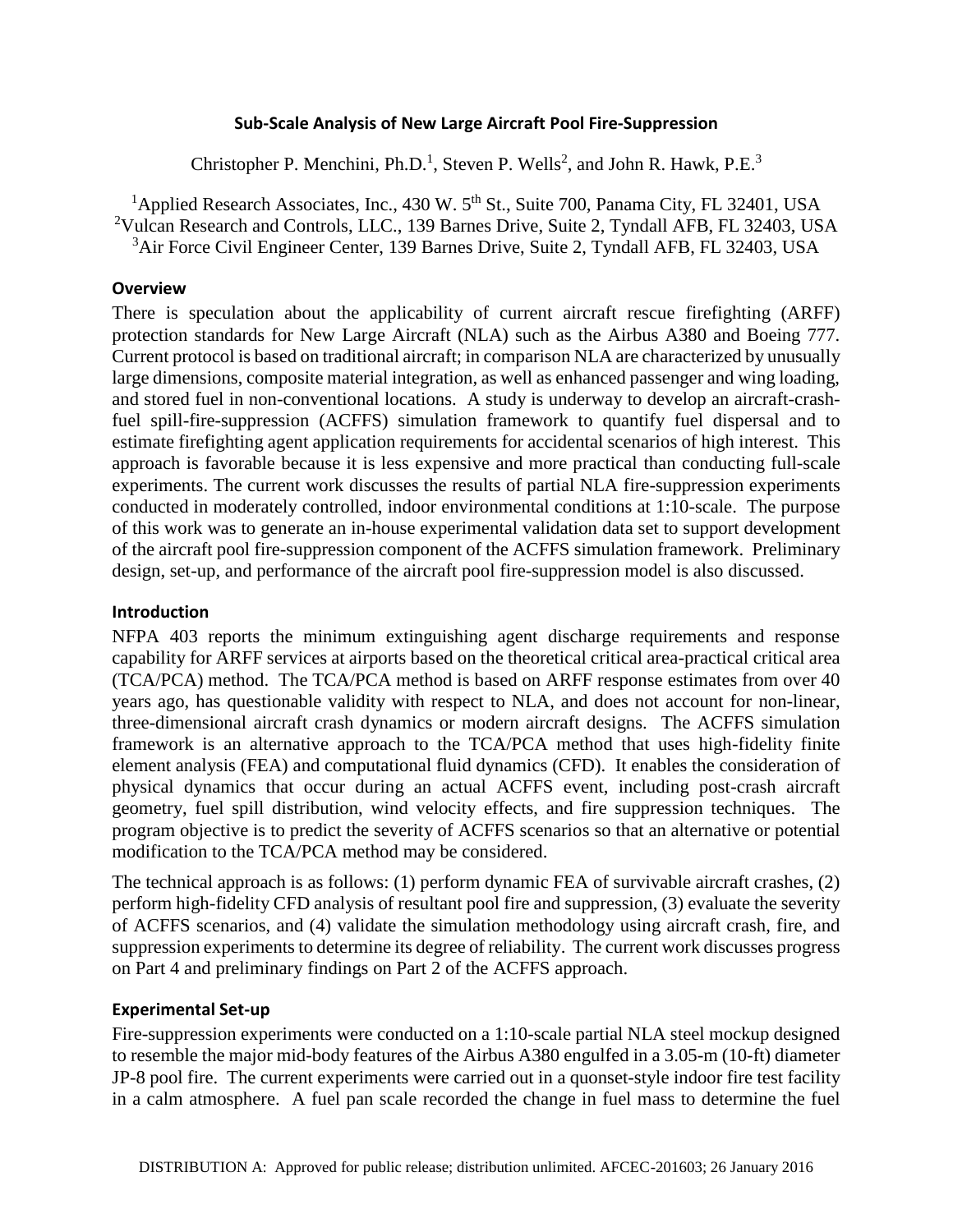regression rate. Thirty-one K-type thermocouples recorded a combination of fire perimeter (4), fuel surface (5), mockup surface (15), and axial centerline fire plume temperatures (7). Four watercooled, Gardon-style dual heat flux gages positioned 90-degrees apart and around the fire perimeter recorded total and radiation heat flux. A single infrared and two standard cameras were positioned ±45-degrees off-axis with respect to the mockup hull to record each fire test.

Ten pool fire-suppression trials were conducted, five with the fire pool only and five that included the 1:10 NLA mockup. A trial began by floating 76 liters (20 gal) of JP-8 overtop 371 liters (98 gal) of tap water and then manually igniting the JP-8 with a propane torch. A 60-s pre-burn period then occurred so that fire conditions could fully-develop. Four fire suppression nozzles positioned 90-degrees apart near the base and perpendicular to the fuel pan then discharged agent. The nozzles delivered a combined 43  $l·min<sup>-1</sup>$  (11.3 gal $·min<sup>-1</sup>$ ) of agent at 480 kPa (70 lb $·in<sup>-2</sup>$ ) until the fire was extinguished. The nozzles were 30-degree stainless steel fan nozzles manufactured by BETE. The agent was premixed Mil-spec 3% AFFF discharged via a modified (no air injection) Tri-Max 30 acting as a pressurized cylinder. The agent had an approximate 3:1 expansion ratio, and the fixed nozzle system delivered approximately 78 percent of the agent to the fuel pan.

# **Experimental Results**

Key experimental results are summarized in Table 1. In general, it was found in pool fire only suppression trials that JP-8 burned at an increased rate, thus generating a greater heat release rate compared to trials that included the mockup. The increased heat release rate caused the relative total and radiation heat flux measurements along the fire perimeter to similarly increase. The mockup presence also caused the extinguishment time to increase significantly thereby decreasing extinguishment efficiency. Fire intensification was observed immediately after suppression started. This phenomena resulted in a peak total heat flux rise of 126 and 170 percent over the mean heat flux recorded during the pre-burn period for the pool fire only and mockup cases, respectively. Fire perimeter thermocouple measurements recorded a minor lag in temperature rise while the mockup was present. Fire plume thermocouple measurements did not record a significant disparity with and without the mockup during the pre-burn period. However, mockup trials consistently recorded fire plume temperature peaks during fire intensification on the order of 100 K higher compared to pool fire only measurements. Mockup surface thermocouple measurements consistently recorded increased temperature magnitudes toward the interior of the mockup hull and lesser values closer to its extremities.

|                 | Mean                   | <b>Mean Total</b>   | <b>Mean Total</b> | <b>Mean Radiation</b> | 99%            | Extinguishment  |
|-----------------|------------------------|---------------------|-------------------|-----------------------|----------------|-----------------|
|                 | <b>Fuel Regression</b> | <b>Heat Release</b> | Perimeter         | <b>Perimeter Heat</b> | Extinguishment | Efficiency      |
| Case            | Rate                   | Rate                | <b>Heat Flux</b>  | <b>Flux</b>           | Time           | $(l·m-2)$       |
|                 | $(g·m2·s-1)$           | (MW)                | $(kW·m-2)$        | $(kW·m-2)$            | (s)            |                 |
| Pool Fire Only  | $38.2 \pm 1.4$         | 12.8±0.45           | 26.7±0.93         | $21.2 \pm 1.4$        | $30.4 + 4.5$   | $2.30 \pm 0.34$ |
| 1:10 NLA Mockup | $31.8 \pm 1.3$         | $10.6 \pm 0.43$     | 24.8±0.65         | $17.1 \pm 1.0$        | $40.2 \pm 6.9$ | $3.04 \pm 0.52$ |
| % Difference    | 16.8                   | 16.8                | 6.94              | 19.3                  | 32.2           | 32.2            |

**Table 1: Test Results Summary**

*Note: The values reported are in terms of mean standard deviation*

## **Computational Model Set-up**

The fire-suppression model used was based on an Euler-Lagrange CFD framework available in ANSYS Fluent v16.x to govern the combustion and agent application processes, respectively. A partially-premixed combustion model using the flamelet generated manifold approach was used to